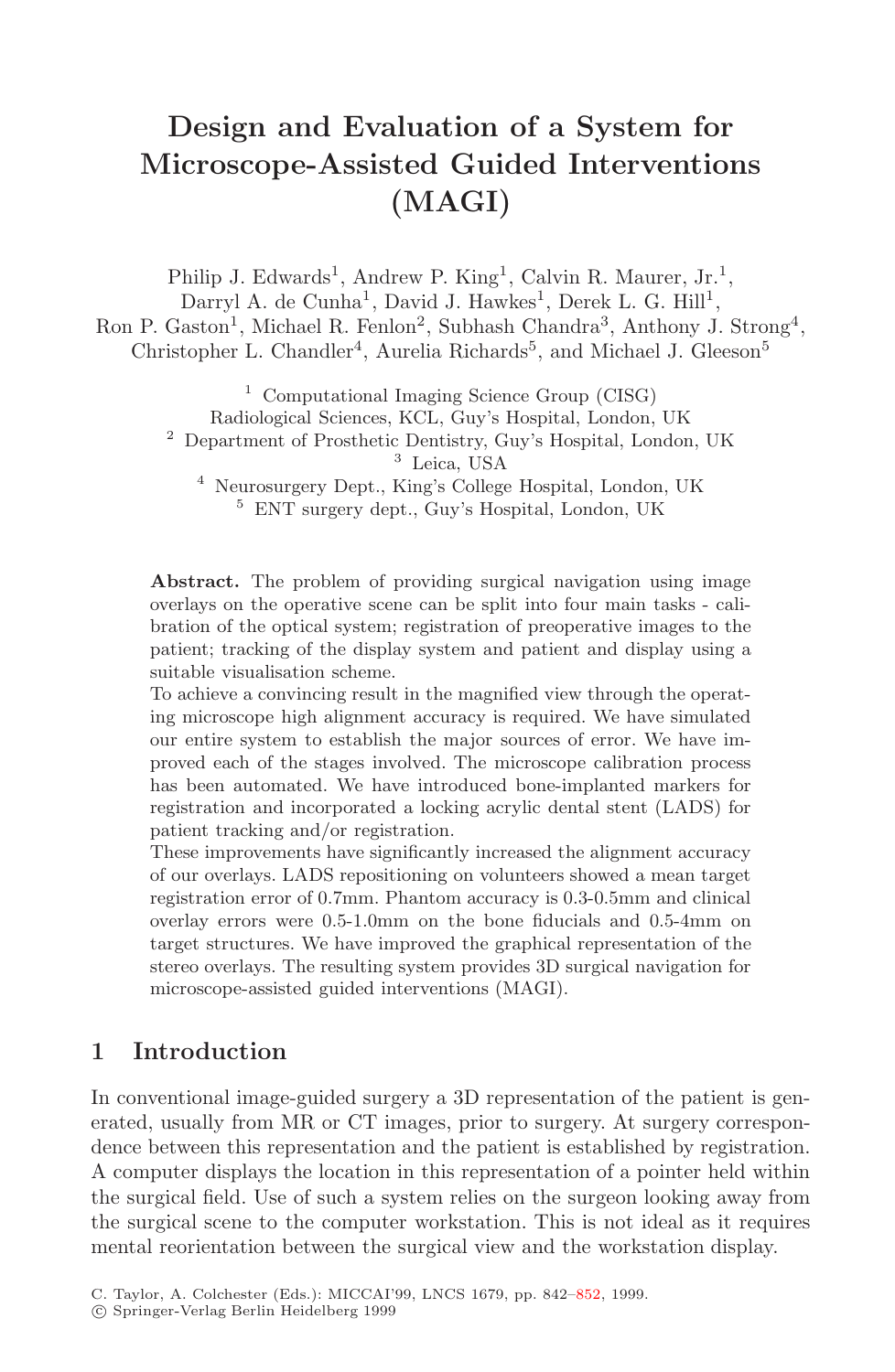A solution that we are pursuing is to overlay 3D projections derived from the preoperative images, into the binocular optics of a surgical microscope, accurately aligned with the surgical scene. The microscope optics are of high quality and provide an ideal device for incorporation of an augmented reality display. Proof of principle has been presented [1] and was inspired by the earlier work of Kelly and Roberts [2,3]. To exploit fully the potential of this technology in microsurgery it has become clear that registration between overlay and surgical scene must be as accurate as possible.

In the following sections we describe the equipment and methods of calibration, registration, tracking and visualisation. An error analysis of the system is given along with the results of volunteer, phantom and clinical experiments.

#### **2 Method**

#### **2.1 Equipment**

A Leica M695 or M500 binocular operating microscope with an interface to record focus and zoom settings is adapted by incorporating two purpose built monochrome VGA 640x480 displays. These project overlay images into the left and right views via beam-splitters. A video camera system records the combined overlays and microscope views. Changes in the position of the microscope are tracked using an array of 13 infra-red emitting diodes (IREDs) mounted on a bracket which is rigidly attached to the microscope assembly. The 3D IRED coordinates are measured using an Optotrak localiser (Northern Digital Inc.).

For registration we use fiducials that are based on the bone-implanted marker designs of Maurer et al  $[4]$ . A post is screwed into the skull. Attached to this post is either an imaging marker or a physical locator, the centres of which coincide.

Changes in patient position are determined by tracking the position of 6 IREDs fixed to the custom built locking acrylic dental stent (LADS). The LADS assembly also contains 10 fiducials which are the same as those implanted in the bone and may be used for registration.

The main user interface and preoperative image display system runs on a Sun sparcstation. This communicates with an Intergraph graphics PC which provides the two overlay images injected into each eyepiece of the microscope.

#### **2.2 Calibration**

In order to produce good alignment of the overlays with the real world, accurate calibration of the microscope optics is necessary. We assume a pinhole camera model and neglect distortion, which we have measured to be only 1-2% at the extreme edge of the field-of-view.

We employ an automated calibration method which uses the calibration object shown in Figure  $1(a)$ . This object is fitted with a set of IREDs and tracked whilst the calibration images are acquired by a camera mounted inside the microscope. The calibration object has a known pattern of circular markings which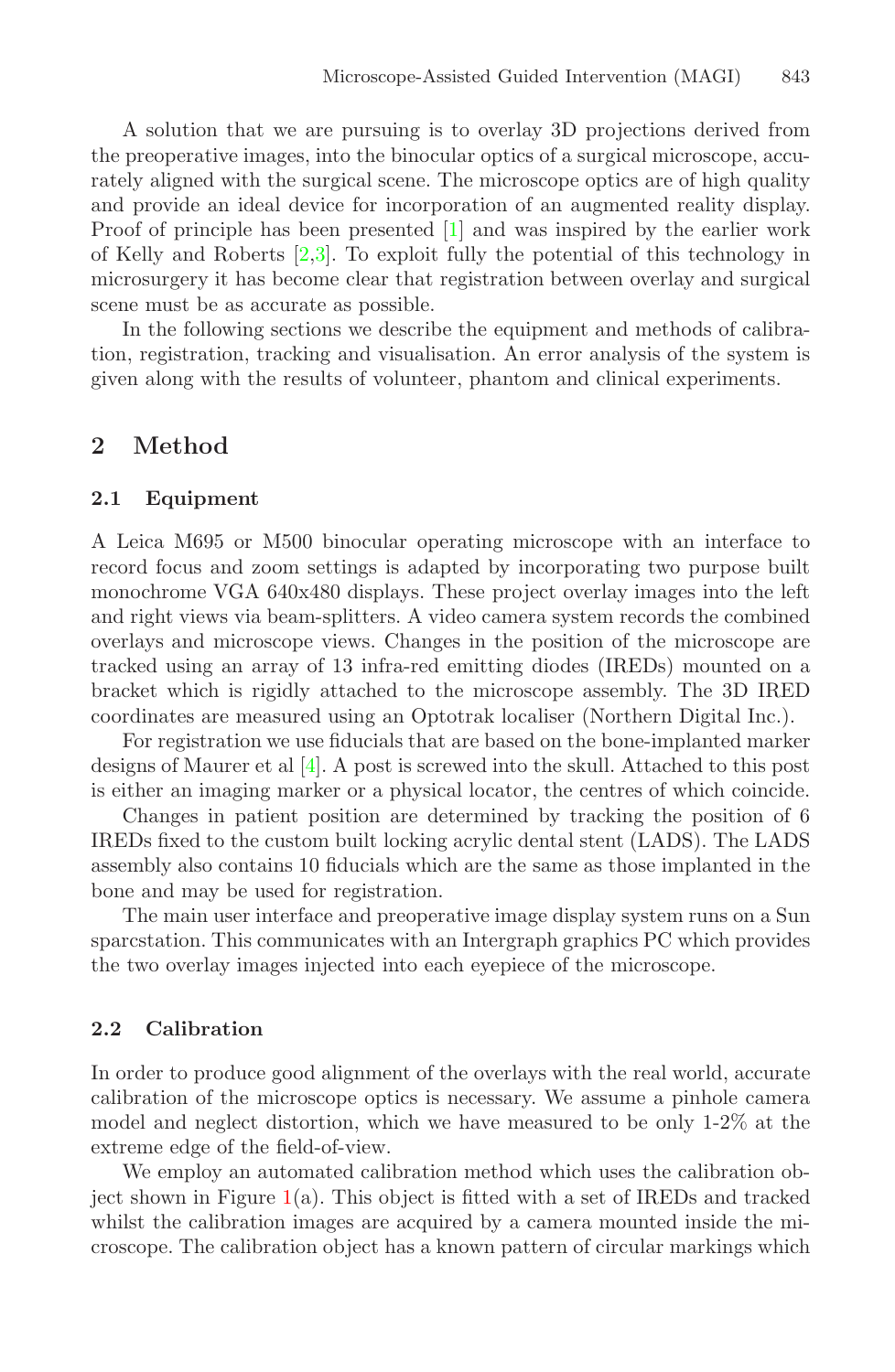are automatically detected and matched. A calibration image is shown in Figure  $1(b)$ . The matching information is combined with the tracking data to produce a set of corresponding 3D and 2D points, which can be used to calibrate the microscope optics. For each calibration, a number of images are acquired from different relative positions of the microscope and calibration object. This increases the number of point correspondences used in the calibration; reduces any random errors in tracking the microscope; and provides a better spread of calibration points along the optical axis. The Tsai calibration algorithm[5] is used to obtain estimates of the camera parameters. This procedure is carried out separately for both eye-pieces of the microscope.



**Fig. 1.** The calibration object and 2D calibration pattern: (a) perspective view of the calibration object showing the IREDs used for tracking, (b) an image of the calibration object acquired by the microscope camera, (c) the 2D calibration pattern, (d) an image of the 2D calibration pattern acquired by the microscope camera

We calibrate over the range of variable zoom and focus parameters. This is achieved by modelling the variation in the values of the camera parameters as bivariate polynomial functions of zoom and focus  $[6,7]$ .

Currently there are two modes of operation of the MAGI system: variable zoom and focus calibrations are useful when a range of zoom and focus settings will be used in a single procedure, whereas fixed zoom and focus calibrations are used when we have prior knowledge of the required zoom and focus settings.

Alignment of the coordinate systems of the microscope camera and the image injectors is achieved by injecting an image of a calibration pattern into each microscope eye-piece, and automatically matching it with the known model. The pattern used is shown in Figure  $1(c)$  and an image acquired through the microscope camera is shown in Figure  $1(d)$ . The circles in the calibration pattern can be accurately localised using a centre of gravity operator, so the 2D overlay calibration mapping can be done with sub-pixel accuracy.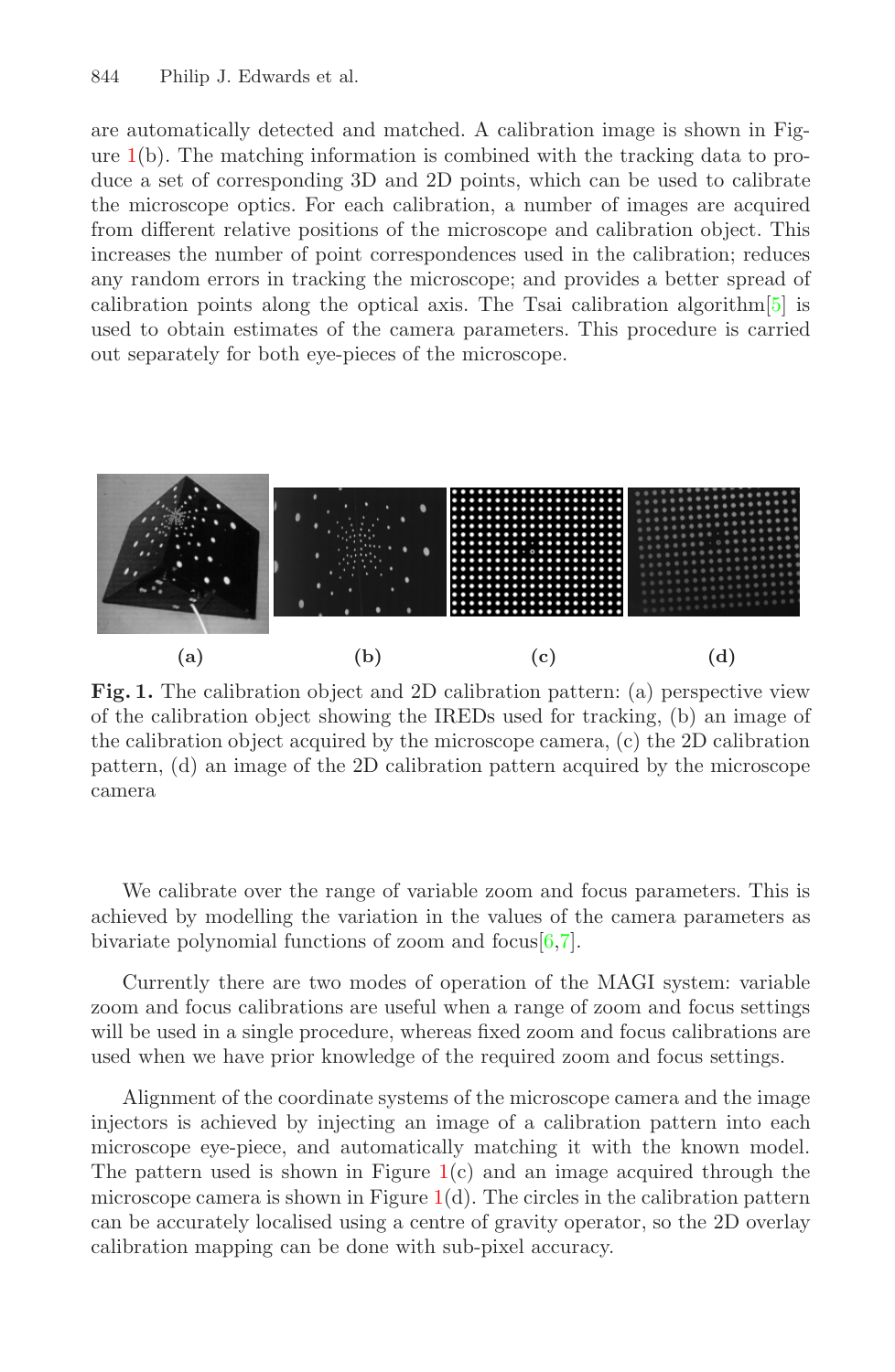#### **2.3 Image-to-Physical Registration and Patient Tracking**

For registration, the application accuracy for skin markers or anatomical landmarks is typically about 3 mm or worse [8], whereas bone-implanted markers inserted prior to preoperative imaging give a clinical accuracy of ∼0.7mm[4]. We have produced markers based on this system. We can mark the physical caps with a tracked pointer to an accuracy of  $\sim 0.2$ mm. The image markers can be found repeatably to an accuracy of ∼0.4mm in MRI images of voxel size 1x1x1.5mm. Taking a gradient echo MRI scan we get typical fiducial registration errors of 0.7-1.2mm due to imager distortion.

A tracker needs to be rigidly attached to the skull to track movement of the patient. In conventional systems the head is immobilised in a Mayfield or similar clamp to which a tracker is fixed. Since we are interested in both ENT and neurosurgical applications a more convenient tracking system is required. We have designed a locking acrylic dental stent (LADS) which attaches to the patient's upper teeth. This enables much freer movement of the patient's head.

Dental appliances such as occlusal splints and bite blocks have been proposed for use as positional reference devices  $[9,10]$ . For our purposes the standard occlusal splint was redesigned to maximise retention and stability with the aim of improved repeatability of placement. The main occlusal block is clamped with titanium screws to left and right locking wings. It is possible that the need to insert markers into the skull can be avoided by attaching the fiducials to the LADS. For this purpose we have designed a set of extended arm pieces to which imaging and physical locators can be attached. The LADS is shown in figure 2.



**Fig. 2.** Registration methods. The locking acrylic dental stent (LADS) construction, showing **(a)** the optical tracker attachment, **(b)** the image and physical fiducial frame,  $(c)$  the acrylic stent with locking screws and  $(d)$  a patient with both the LADS marker frame and bon-implanted fiducials.

To assess the suitability of the LADS for registration we need to measure how accurately the stent can be relocated in the same position. For this purpose we have scanned four volunteers with the LADS device in place. Multiple scans are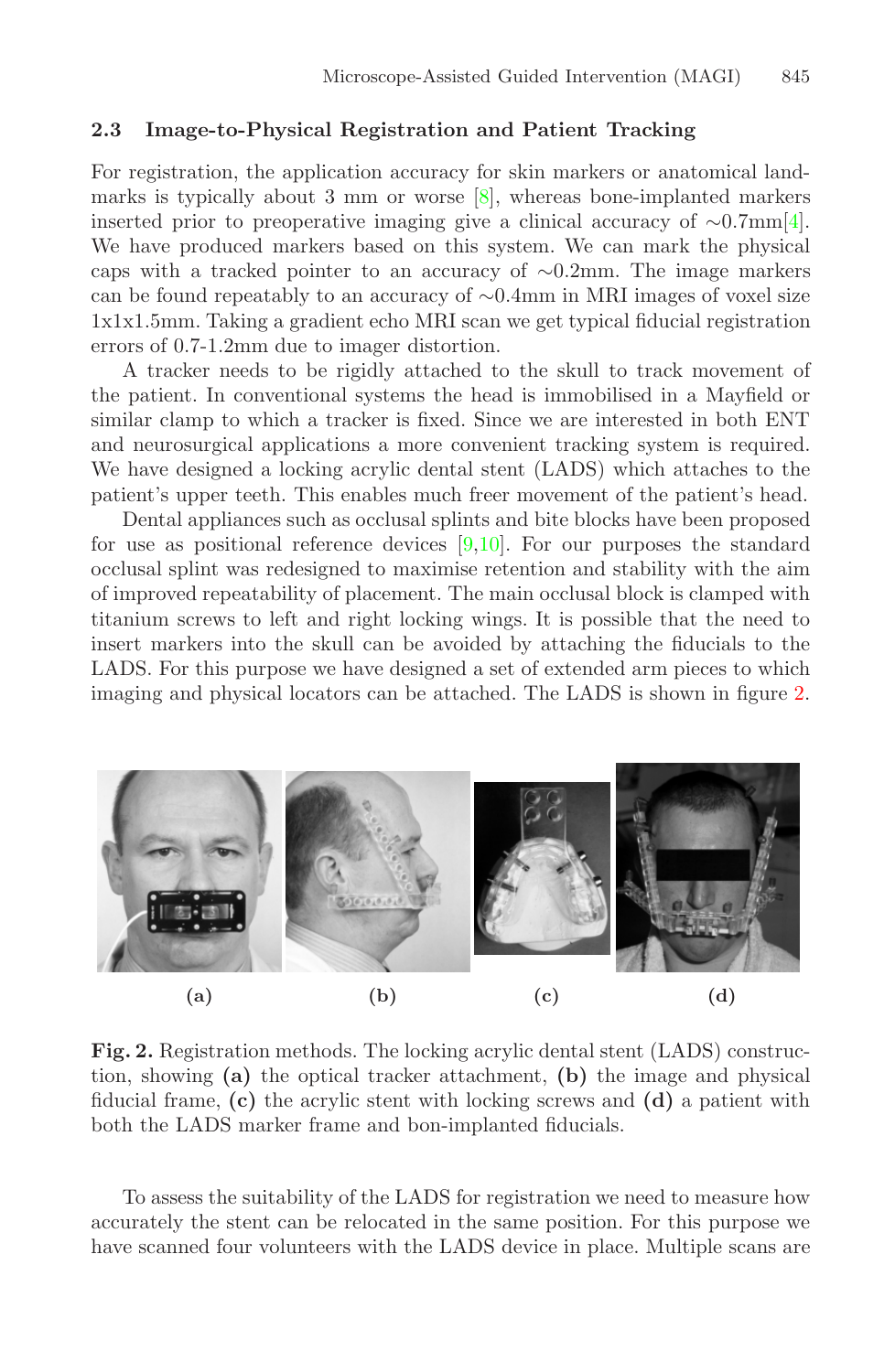taken and the LADS is removed and replaced between each scan. The scans are registered to each other using the fiducials on the LADS frame. This transformation is compared with that obtained by fully automated registration of each pair of MR images by maximisation of Normalised Mutual Information [11]. The transformations incorporate 3 extra degrees of freedom to compensate for scaling inaccuracy along the axes of the MR scanner.

# **2.4 Visualisation**

Accurate calibration of each eye should give the correct stereo disparity for overlaid objects. For true 3D image guidance it is necessary to provide correct 3D perception of the position of overlaid objects. To this end we have conducted, both in a laboratory and through the microscope itself, a number of vision experiments to establish the optimum parameters for 3D stereo perception through transparent surfaces. Preliminary results show that the overlay should be carefully controlled and provide maximum colour separation from the surgical scene. The detail should include identifiable regions with different spatial frequencies. A reasonable approximation to this is provided by a wireframe representation.

# **2.5 Error Analysis**

We have undertaken a numerical simulation of the MAGI system, which enables the levels of the various noise sources to be varied individually and their effect on the overall system error observed. The simulation is achieved by taking a typical configuration of IREDs, fiducials and calibration points and adding Gaussian noise of a similar size to the relevant measurement error - Optotrak IRED tracking, fiducial identification in the images and calibration marker localisation in the camera image. All the necessary processing (calibration, registration and rigid body tracking of each object) is performed using both noisy and exact values the comparison of these two gives us the simulated error. This was repeated 1000 times to produce the error statistics, with a set of 500 random points within the surgical field being used to compute target errors. The values of interest are calibration error, error in the 3D location of virtual structures, and the corresponding 2D overlay error after projection onto the image plane.

# **2.6 Phantom Experiments and Initial Clinical Evaluation**

The entire system has been tested on a phantom and in the operating theatre. Overlay accuracy is assessed by identifying corresponding real and virtual structures in grabbed images. This gives a 2D overlay error which has a corresponding 3D error in mm at the focal plane.

# **3 Results**

# **3.1 Simulation Results**

The sources of error in the MAGI system can be split into three categories: error in localising the circular markings in the calibration images; error in localising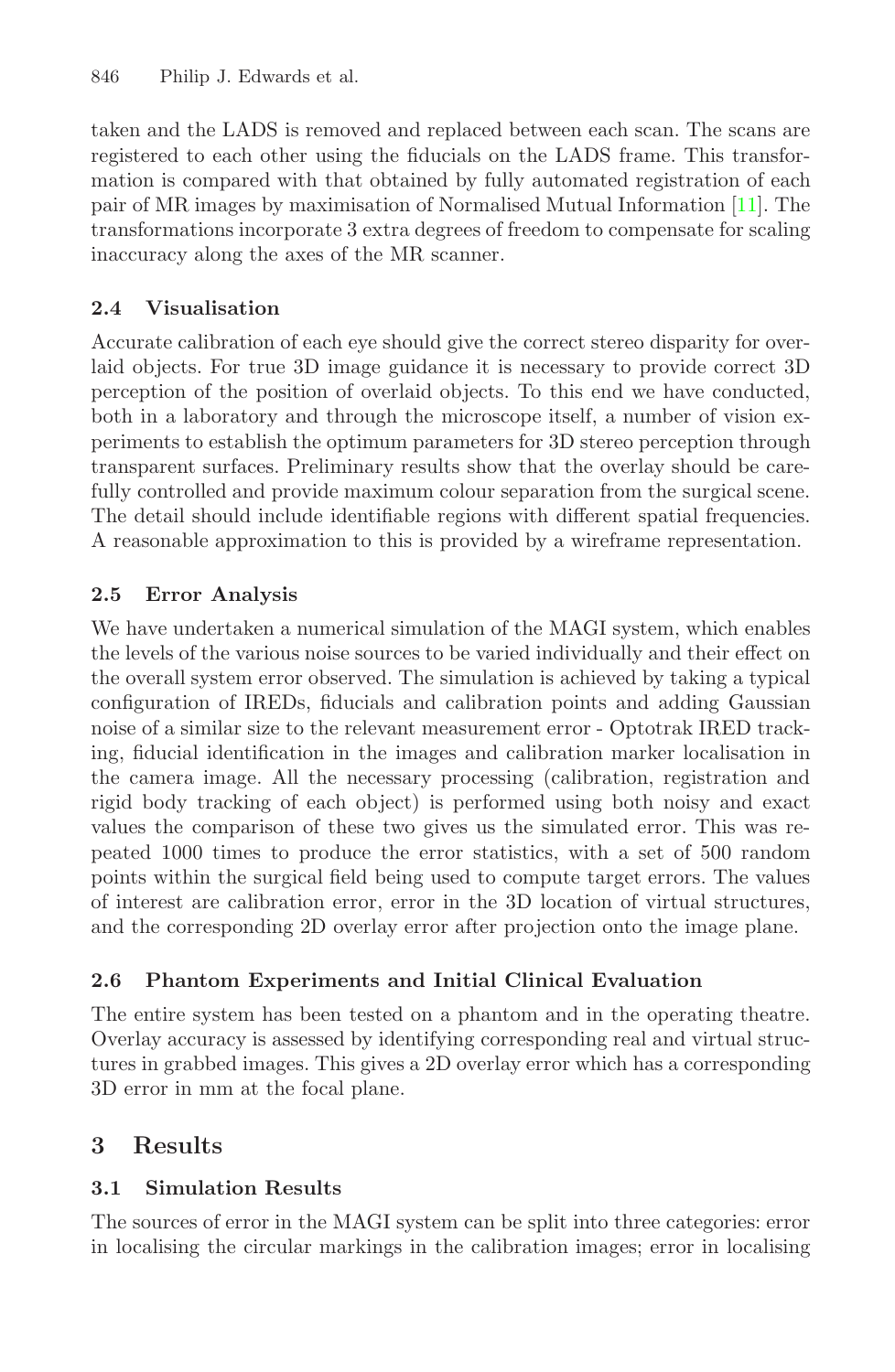the bone-implanted imaging markers in the preoperative image; and tracking error. For each of these we estimate typical error values. For localising the calibration object marks with a centre of gravity operator we estimate an error of 1 pixel RMS. For a typical CT and MRI slice thickness and in-plane resolution, and using a centre-of-gravity operator to obtain sub-voxel accuracy in the preoperative image, we estimate the imaging marker localisation error to be 0.4mm RMS (neglecting MR distortion). Finally, careful experiments have confirmed that the Optotrak tracks individual IREDs to an accuracy of 0.2mm RMS.

**Table 1.** The effects of individual error sources on the overall system error. Tracking errors are broken down by tracked object. A final system error is predicted. Typical error values are used for the three error sources: 1 pixel RMS for calibration mark localisation; 0.4mm RMS for imaging marker localisation; and 0.2mm RMS for tracking.

| Error                 |       |      | Calibration Error 3D Alignment 2D Overlay Error                                                                   |
|-----------------------|-------|------|-------------------------------------------------------------------------------------------------------------------|
| Source                |       |      | $\lceil \text{mm at focal plane} \rceil$ Error $\lceil \text{mm} \rceil$ $\lceil \text{mm at focal plane} \rceil$ |
| Calibration marks     | 0.014 |      | 0.014                                                                                                             |
| Imaging markers       |       | 1.1  | 0.55                                                                                                              |
| Tracking              | 0.29  | 1.2  | 0.71                                                                                                              |
| Calibration object    | 0.060 |      | 0.060                                                                                                             |
| Microscope            | 0.28  | 0.43 | 0.45                                                                                                              |
| LADS                  |       | 0.86 | 0.41                                                                                                              |
| Pointer               |       | 0.69 | 0.30                                                                                                              |
| Combined system error | 0.26  | 1.6  | 0.91                                                                                                              |

Using these estimates, Table 1 shows the relative importance of the 3 error sources. Whilst errors in localising the imaging markers are significant, tracking errors are the most important error source. For this reason these are broken down further. Four objects are tracked in the current system configuration: the calibration object, the localisation pointer, the LADS and the microscope. Using the estimated tracking error of 0.2mm RMS, Table 1 shows the relative importance of errors in tracking each of these four objects. As can be seen, microscope tracking is the most important factor in the final 2D overlay error. This is because it contributes both to the calibration error and the intraoperative errors. Also, the area of interest (i.e. the surgical scene) is relatively far from the microscope, so rotational errors will have a greater effect. Tracking of the patient (LADS) and the localisation pointer also have a significant effect, in particular on the 3D alignment error. Combining all of these error sources, and using the same estimated typical error values, we get an estimate of the final overall accuracy of the MAGI system. The total error prediction is 0.91mm at the focal plane of the microscope for a typical intraoperative marker configuration. This figure is reduced to 0.6mm for the idealised phantom marker positions.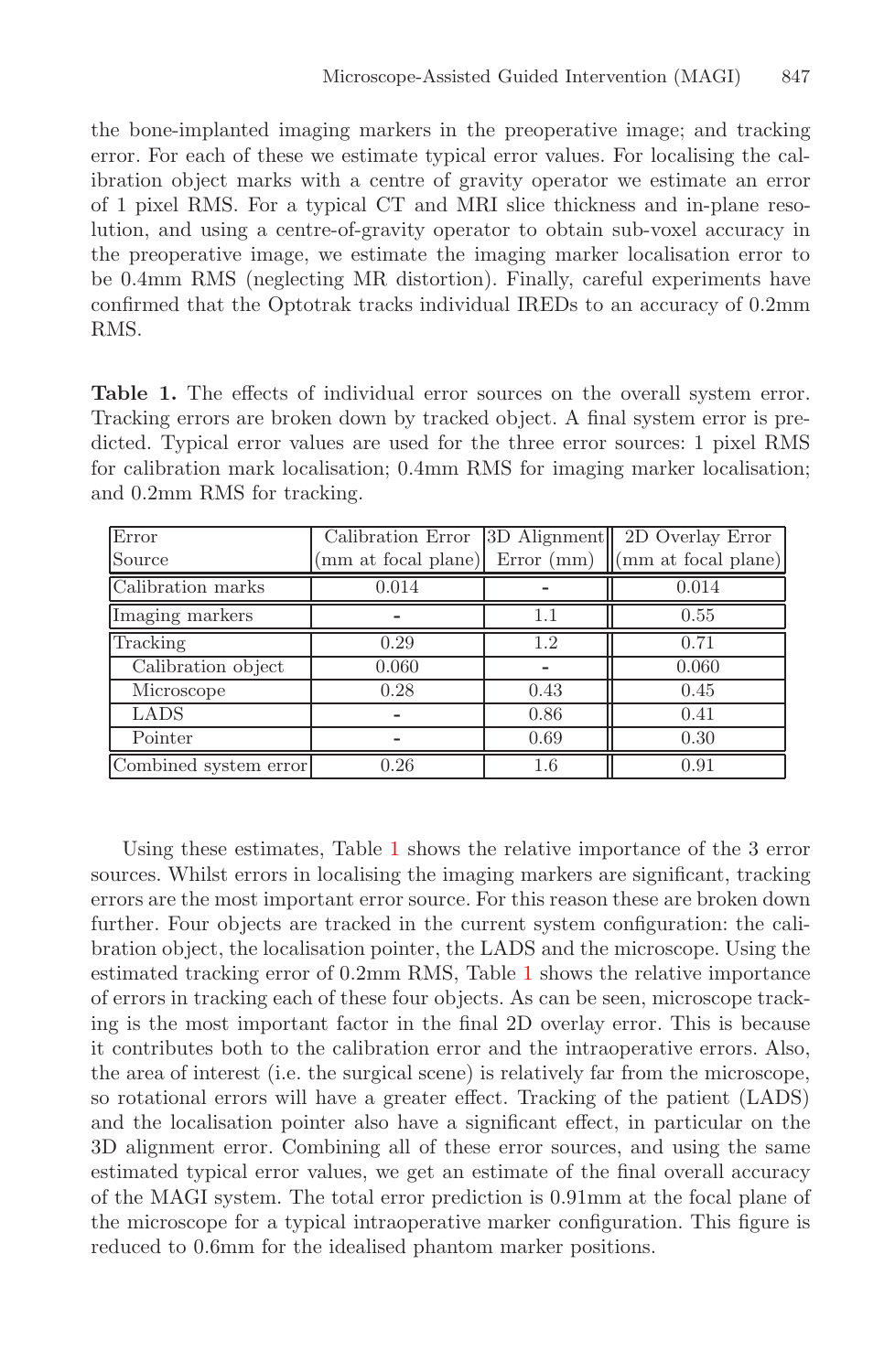**Calibration of Zoom and Focus** The simulation suggests that the error of the automatic fixed zoom and focus calibration technique is approximately 0.26mm. This is consistent with observed calibration accuracies. Further errors will be introduced from the modelling of the perspective projection parameters with zoom and focus. After this modelling the average calibration error over all possible zoom and focus values is 0.3-0.4mm. The error rises for minimum zoom and far focus due to inadequate modelling with the bivariate polynomial in this region. At these settings a fixed zoom and focus calibration is used.

### **3.2 LADS Relocation Accuracy**

All image pairs for a given volunteer were registered using the LADS fiducials and the automated method [11]. The target registration error (TRE) was computed as the Euclidean distance between all voxels within the head transformed with the automated registration and that derived from the LADS fiducials. Table 2 gives the results. The mean TRE over all datasets was 0.7 mm with a maximum TRE over all the data of 3.64 mm. Registration accuracy is best around the oral and nasal region, where the error produced by the relocation of the LADS assembly is comparable to that using the bone-implanted markers.

| <b>Volunteer</b> | mean TRE |             | max TRE |
|------------------|----------|-------------|---------|
|                  |          | mean stddev |         |
|                  | 0.69     | 0.22        | 1.82    |
| B                | 0.57     | 0.18        | 1.44    |
| C                | 1.14     | 0.38        | 3.64    |
| Đ                | 0.60     | 0.17        | 2.19    |
| Combined         | 0.70     | 0.30        | 3.64    |

**Table 2.** LADS target registration accuracy for four volunteers

### **3.3 Phantom and Clinical Results**

Incomplete versions of the system have been evaluated on 6 patients. The full system with stereo graphics for the overlays and the latest version of the LADS has been used on two patients described below. Overlays on the phantom have been measured to have errors of 0.3-0.5mm, slightly less than the predicted 0.6mm error.

The first patient underwent removal of a petrous apex cyst. Since the patient had bilateral cysts a trans-labyrinth approach was not appropriate. A more anterior approach was used in order to preserve hearing. The LADS and bone fiducials were both used. One fiducial was marked at the start and end of the procedure, giving a positional error of 1.4mm. This is a small change indicating that the LADS was stable over the 8 hours of the operation. The alignment of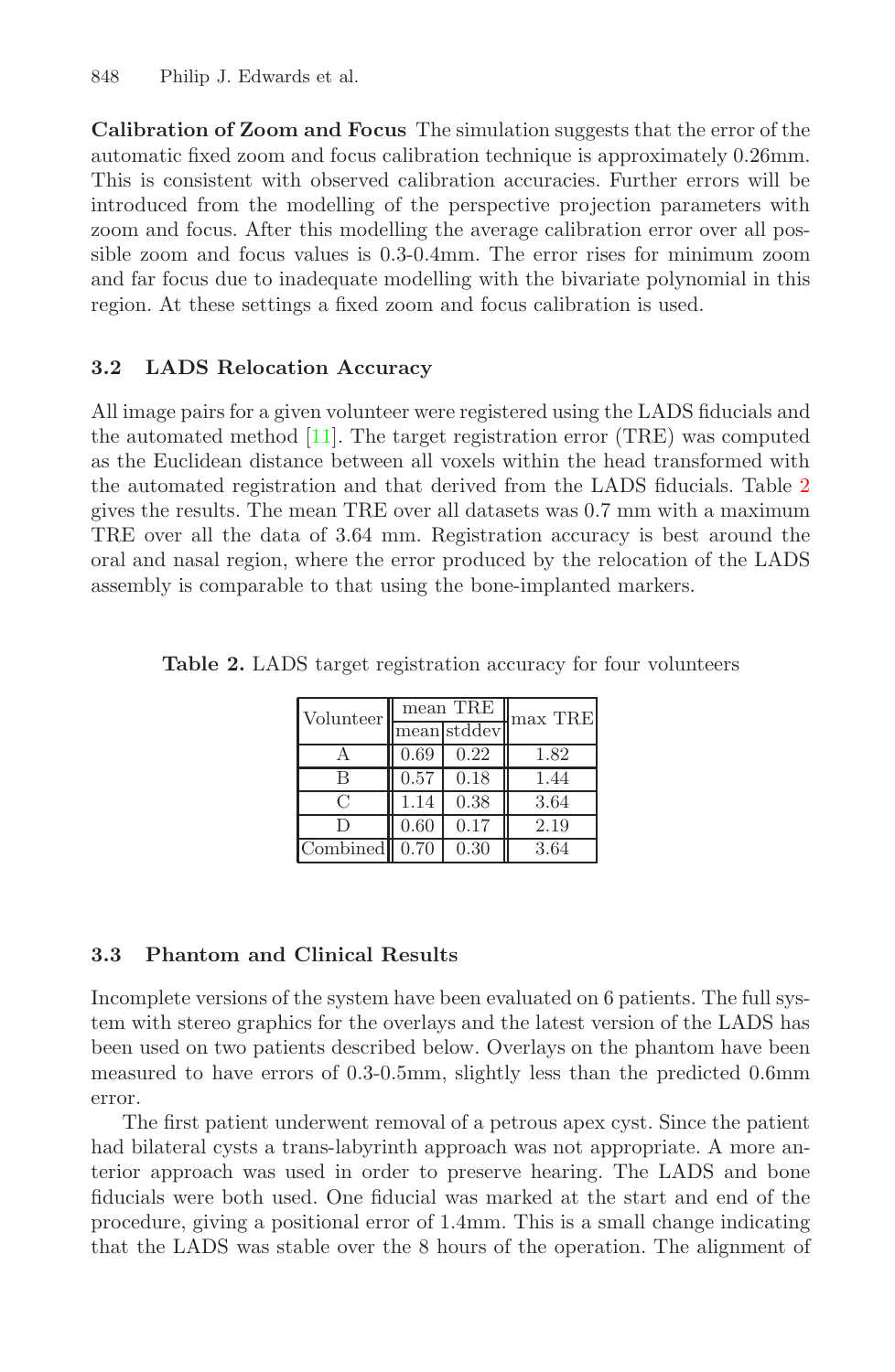

**Fig. 3.** Clinical results for petrous apex cyst patient **(a)** the microscope view, **(b)** the same view with overlay of zygomatic arch, carotid artery and bone pin and **(c)** a rendering from a similar viewpoint; results for a patient with an AVM showing **(d)** the microscope view, **(e)** the same view with overlay of the AVM and **(f)** a rendering from a similar viewpoint.

the overlays was visually accurate (see figure 3) to 0.5-1.0mm on the registration pins and better than 1mm for the zygomatic arch.

To our knowledge this is the first operation guided by microscope overlays providing good 3D overlay perception by stereo. The feedback from the surgeon was very positive. He remarked that the system had improved confidence in this unusual approach. The cyst was removed and the patient's hearing preserved.

For the second patient only the LADS was used for registration. The patient had a small arteriovenous malformation (AVM) in the parietal lobe between the motor and sensory strips. The system was used to provide an overlay of the lesion before craniotomy and influenced the craniotomy site chosen. The surgeon remarked that this had been helpful. The overlay on the microscope view of the brain surface is shown in figure 3. We estimate the displacement to be 3-4mm,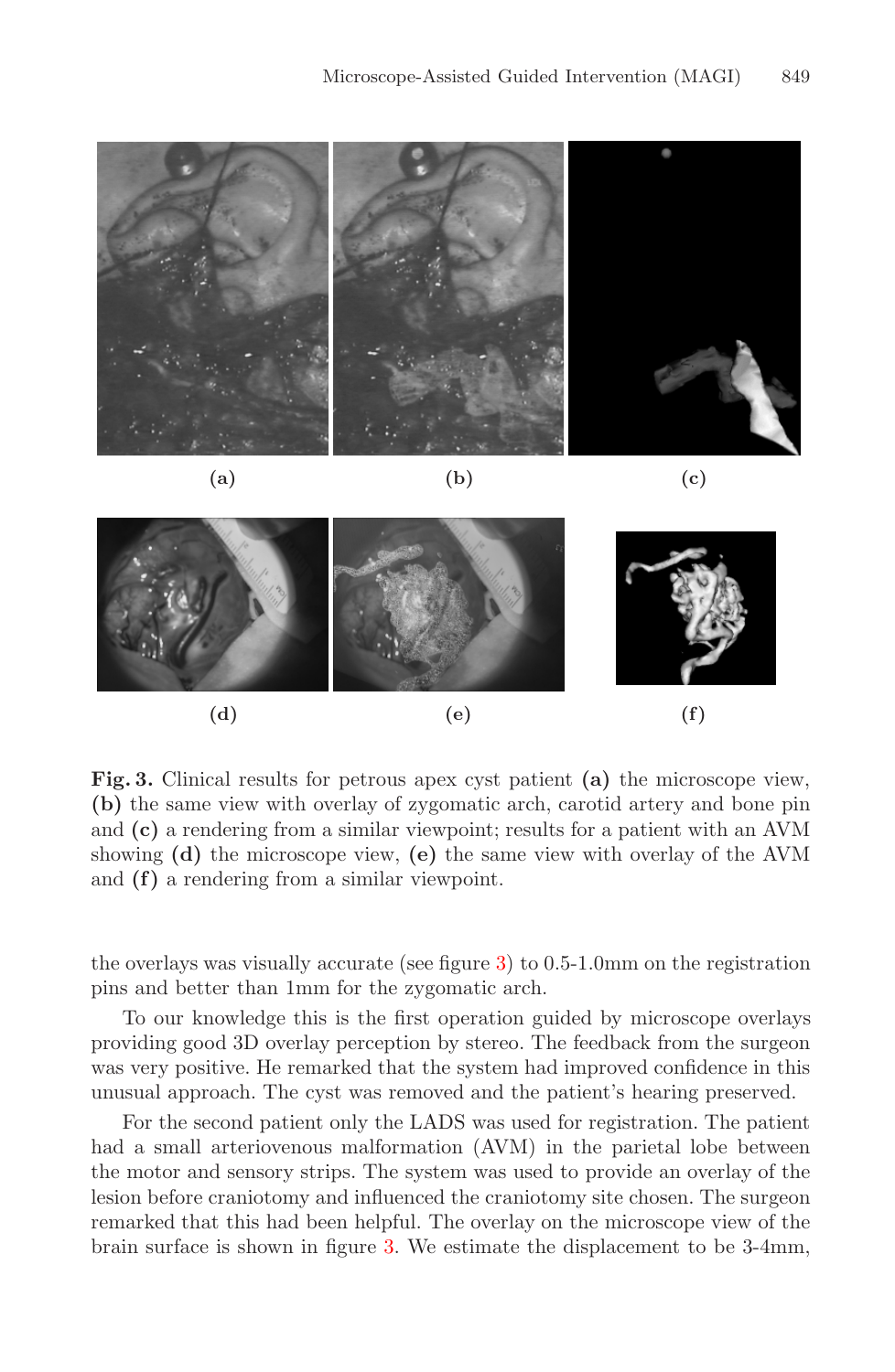the brain surface having sagged in the 40 minutes since the dura was opened. Such deformation has been observed as a common occurrence in neurosurgical procedures [12,13].

For the results above a fixed zoom and focus calibration at maximum focal length and minimum zoom was used to give the easiest depth perception.

### **4 Discussion**

It became clear in early clinical evaluations of the initial system [1] that improved accuracy in the operating theatre was essential. We have achieved this through investigation of errors and a number of improvements to the system.

Automated calibration has provided us with a microscope calibration accuracy of 0.3-0.4mm for the practical range of zoom and focus values. An error simulation of the entire system has been implemented which can be used to experiment with alternative configurations. An overall system error of 1.6mm in 3D and 0.91mm in the 2D overlays is predicted. As a result of experiments with the simulation we intend to add IREDs to the microscope frame, and also possibly the LADS tracker, with greater separation to reduce the tracking error. To reduce registration error we have incorporated bone-implanted fiducials.

For patient tracking we introduce the locking acrylic dental stent (LADS). This is an extremely versatile tracker which allows free movement of the head within the line-of-sight of the Optotrak and enables image guidance in operations for which a head clamp is unacceptable. This is an important advancement which makes the MAGI system applicable to many more procedures. The LADS may also be a good registration device. Volunteer experiments are very encouraging and clinical accuracy will be measured in forthcoming cases. As well as providing a non-invasive registration system the physical fiducial localisation can take place without the patient, which saves valuable time in the operating theatre.

For visualisation we have incorporated high speed graphics cards with wireframe rendering to improve stereo perception. Experiments are underway to establish the ideal visual parameters for perception of the virtual structures beneath the operative surface. This has been achieved through the microscope on a skull phantom, with structures being easily perceived in the correct position by the majority of people.

Phantom results showed accuracy of 0.3-0.5mm and initial clinical results had errors of 0.5-4mm on target structures. We will be continuing clinical trials of the system in which the accuracy of the registration and the overlays as well as the perception of depth will be assessed. The aim is to enable the surgeon to see structures beneath the operative surface as though the tissue were transparent. Initial results using the improved accuracy and visualisation capabilities of MAGI have been very encouraging.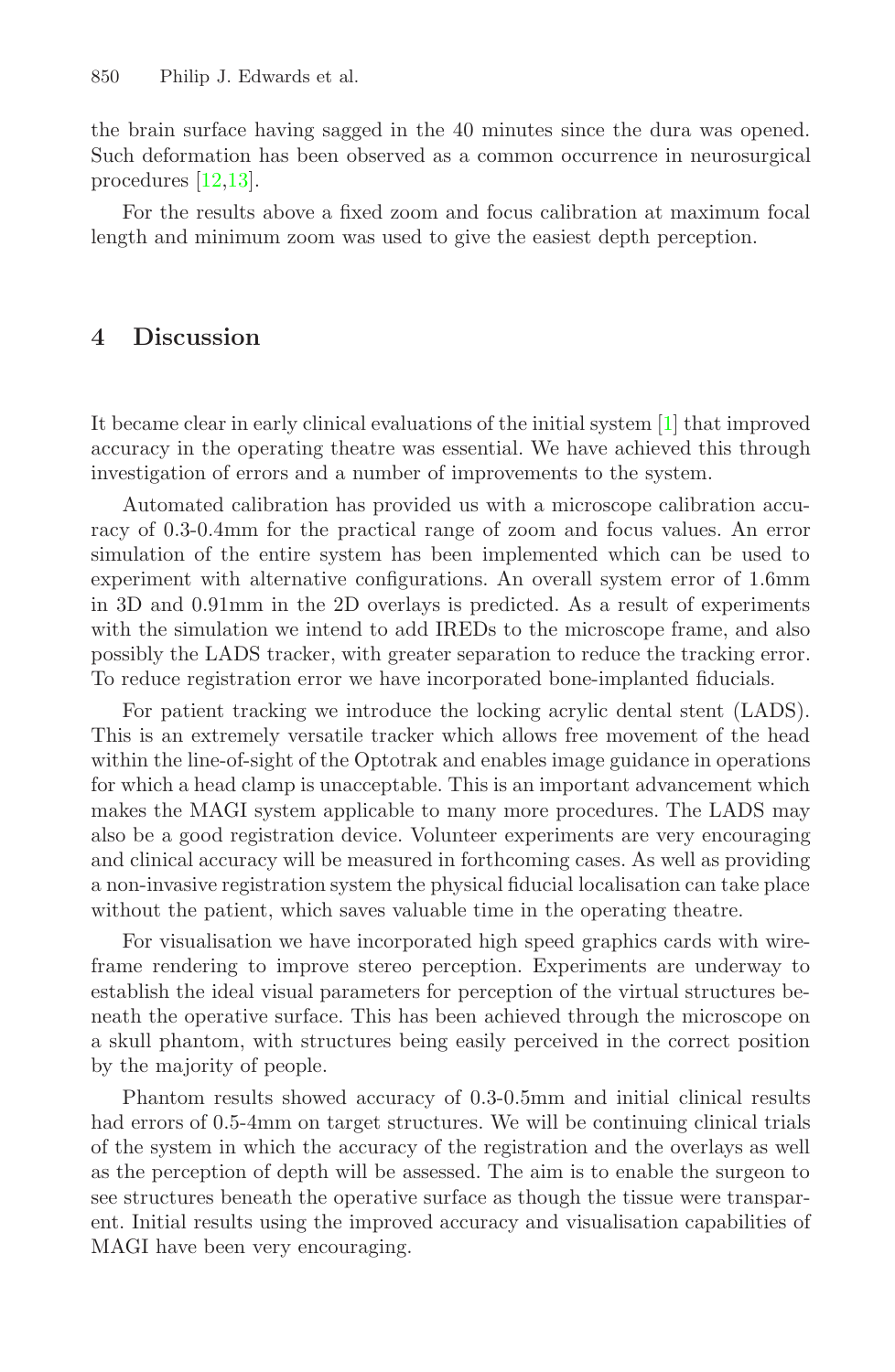### **Acknowledgements**

We would like to thank Leica and the EPSRC for funding this project through the DTI's MedLINK programme (project P108). We are also grateful to the radiology, radiography and theatre staff at Guy's and King's hospitals for their cooperation and to Prof. Rolf Hauser of the ENT surgery dept., Kantonsspital, Basel, Switzerland for advice on the development of the LADS device during his stay at Guy's hospital in 1997.

### **References**

- 1. P. J. Edwards, D. J. Hawkes, D. L. G. Hill, D. Jewell, R Spink, A. J. Strong, and M. J. Gleeson. Augmentation of reality in the stereo operating microscope for otolaryngology and neurosurgical guidance. *Computer Assisted Surgery (formerly Journal of Image Guided Surgery)*, 1(3):172–178, 1995. 843, 850
- 2. P. J. Kelly, G.J. Alker, and S. Goerss. Computer-assisted stereotactic laser microsurgery for the treatment of intracranial neoplasms. *Neurosurgery*, 10:324–331, 1982. 843
- 3. D. W. Roberts, J. W. Strohbehn, J.F. Hatch, W. Murray, and H. Kettenberger. A frameless stereotaxic integration of computerized tomographic imaging and the operating microscope. *Journal of Neurosurgery*, 65:545–549, 1986. 843
- 4. C. Maurer, M. J. Fitzpatrick, M. Y. Wang, R. L. Galloway, R. J. Maciunas, and G. S. Allen. Registration of head volume images using implantable fiducial markers. *IEEE Transactions on Medical Imaging*, 16(4):447–461, 1997. 843, 845
- 5. R. Y. Tsai. A versatile camera calibration technique for high-accuracy 3d machine vision metrology using off-the-shelf tv cameras and lenses. *IEEE Journal of Robotics and Automation*, 3(4):323–344, 1987. 844
- 6. R. G. Wilsson. *Modelling and Calibration of Automated Zoom Lenses*. PhD thesis, The Robotics Institute, Carnegie Mellon University, 1994. 844
- 7. O. J. Fleig, P. J. Edwards, S. Chandra, H. Stüttler, and D.J. Hawkes. Automated microscope calibration for image guided surgery. In *Proceedings of Computer-Assisted Radiology and Surgery 1998*. Elsevier, Amsterdam, 1998. 844
- 8. J. P. Wadley, N.L. Dorward, M. Breeuwer, F.A. Gerritsen, N.D. Kitchen, and D. G. T. Thomas. Neuronavigation in 210 cases: further development of applications and full integration into contemporary neurosurgical practice. In *Proceedings of Computer-Assisted Radiology and Surgery 1998*, pages 635–640. Elsevier, Amsterdam, 1998. 845
- 9. M. A. Howard, M. B. Dobbs, T. M. Siminson, W. E. LaVelle, and M. A. Granner. A non-invasive reattachable skull fiducial marker system. *Journal of Neurosurgery*, 83:372–376, 1995. 845
- 10. R. Hauser, B. Westermann, and R. Probst. Non-invasive tracking of patients' head movements during computer-assisted intranasal microscopic surgery. *Laryngoscope*, 211:491–499, 1997. 845
- 11. C Studholme, D.L.G. Hill, and D.J. Hawkes. Automated 3-D registration of MR and CT images of the head. *Medical Image Analysis*, 1(2):163–175, 1996. 846, 848